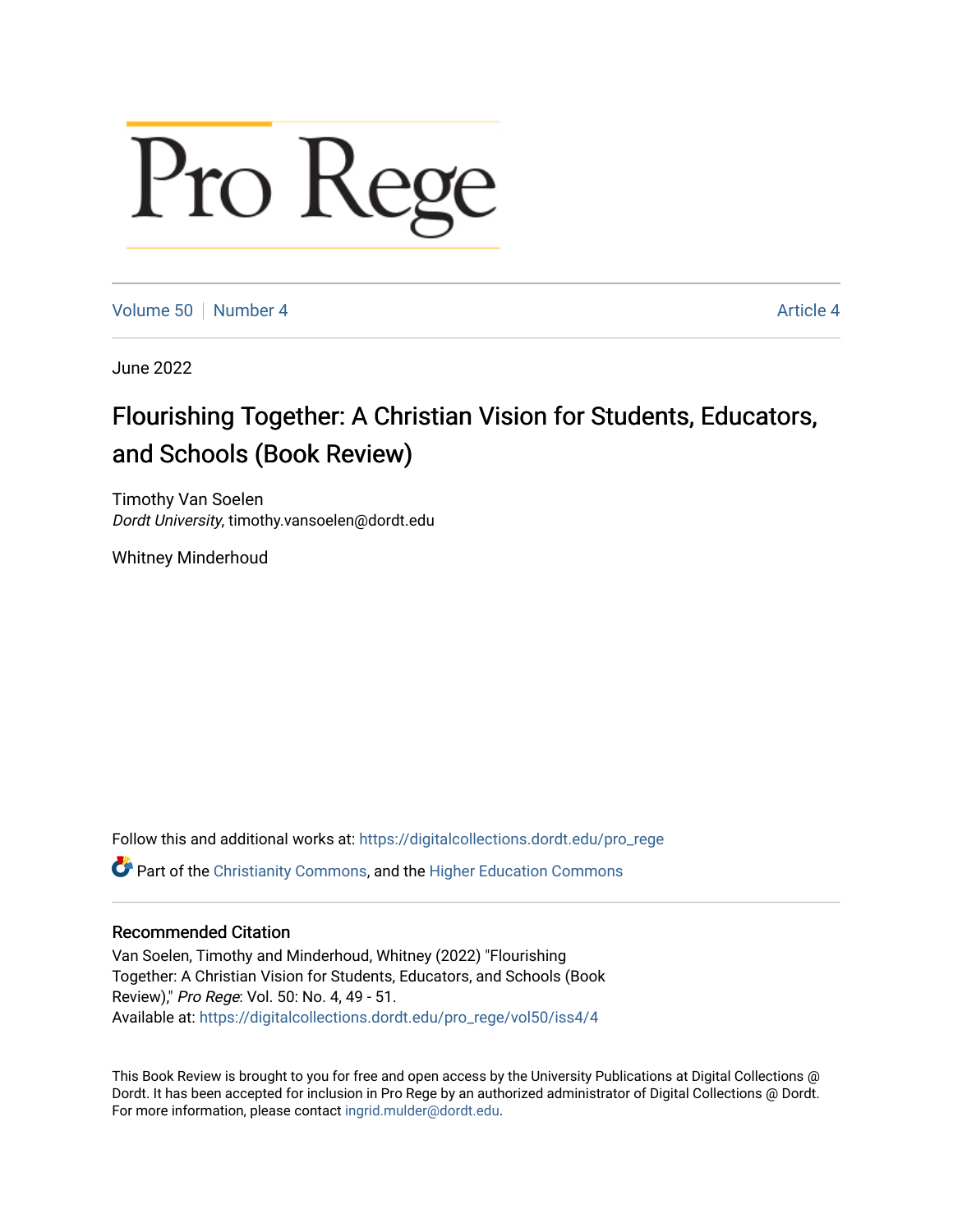## BOOK REVIEW

*Flourishing Together: A Christian Vision for Students, Educators, & Schools*. Lynn E. Swaner and Andy Wolfe. Eerdmans, 2021. 310 pp. Reviewed by Timothy Van Soelen, Professor of Education and Director of CACE, Dordt University; and by Whitney Minderhoud, Undergraduate Student, Dordt University.

As a professor of education, specifically of Christian education, I (Tim) am always on the hunt for a book that helps my students and helps me better articulate what it means to teach Christianly. Our teacher-education program at Dordt University has used seminal texts such as *Teaching Redemptively*  by Donovan Graham, *Walking with God in the Classroom* by Harro Van Brummelen, and *The Craft of Christian Teaching* by John Van Dyk. These texts help educators wrestle with the overarching, philosophical questions of our vocational calling: What is the role of the teacher? Who is the student? What should we teach? How should we teach? And, the big one, what is the purpose of education?

There are other important questions with which to wrestle, questions that address our current context. How do students, educators, and schools flourish together—especially in a pandemic, when educators are burning out at alarming rates, and students' mental health issues are at an all-time high? And in a system that encourages schools to strive toward academic achievement as their primary marker of success, what does it truly mean for a school to flourish?

With practical implementation guidance, Dr. Lynn E. Swaner and Andy Wolfe, in their book *Flourishing Together*, offer a holistic vision grounded in a biblical foundation. With discussions grounded in empirical research, based on studies of faith-based schools in England and the United States, the authors explore five domains of education: purpose, relationships, learning, resources, and well-being. They have threaded together analysis from some leading voices on Christian vocation (e.g., James Davidson Hunter, Steven Garber, James A. K. Smith, Nicholas Wolterstorff, and Donovan Graham). The authors create an excellent rhythm to each domain's discussion: an exploration of the relevant research, an opportunity to deepen one's understanding, and a challenge to reimagine practice.

The authors propose that the question of **purpose**, the first domain they discuss, is a question of story. We fully agree that humans are story-shaped people formed by narratives. Christian schools are called to help students not only see and be invited into God's story but live God's story. We aspire to foster Christian schools where this purpose is genuinely and authentically shared across the community. Reformed Christian school communities that have answered the questions "Why?" and "To what end?" have a shared purpose, through the biblical narrative of Creation, Fall, Redemption, and Restoration.

Swaner and Wolfe introduce the Greek word, zōḗ, noting the apostle John's use of this word (32 times) to convey the absolute fullness of life that is eternal, moral, ethical, social, and cultural. John 10:10 (NCV) captures this truth with Jesus' words, "I came to give life—life in all its fullness." If a Christian-school vision invites students into fullness of life through Jesus, how does that calling shape our understanding of the role of the teacher? Swaner and Wolfe encourage us to become "cathedral builders," providing a consistent and dependable home away from home that students deeply need. Schools should be a place where students get excited about their own journey, learning that their character shapes their achievement.

In discussing the second domain, Swaner and Wolfe challenge educators to consider a variety of interconnected **relationships:** relationships between the school and the community in which it exists; and relationships between educators and parents, educators and students, and educators themselves. The Flourishing Schools research found that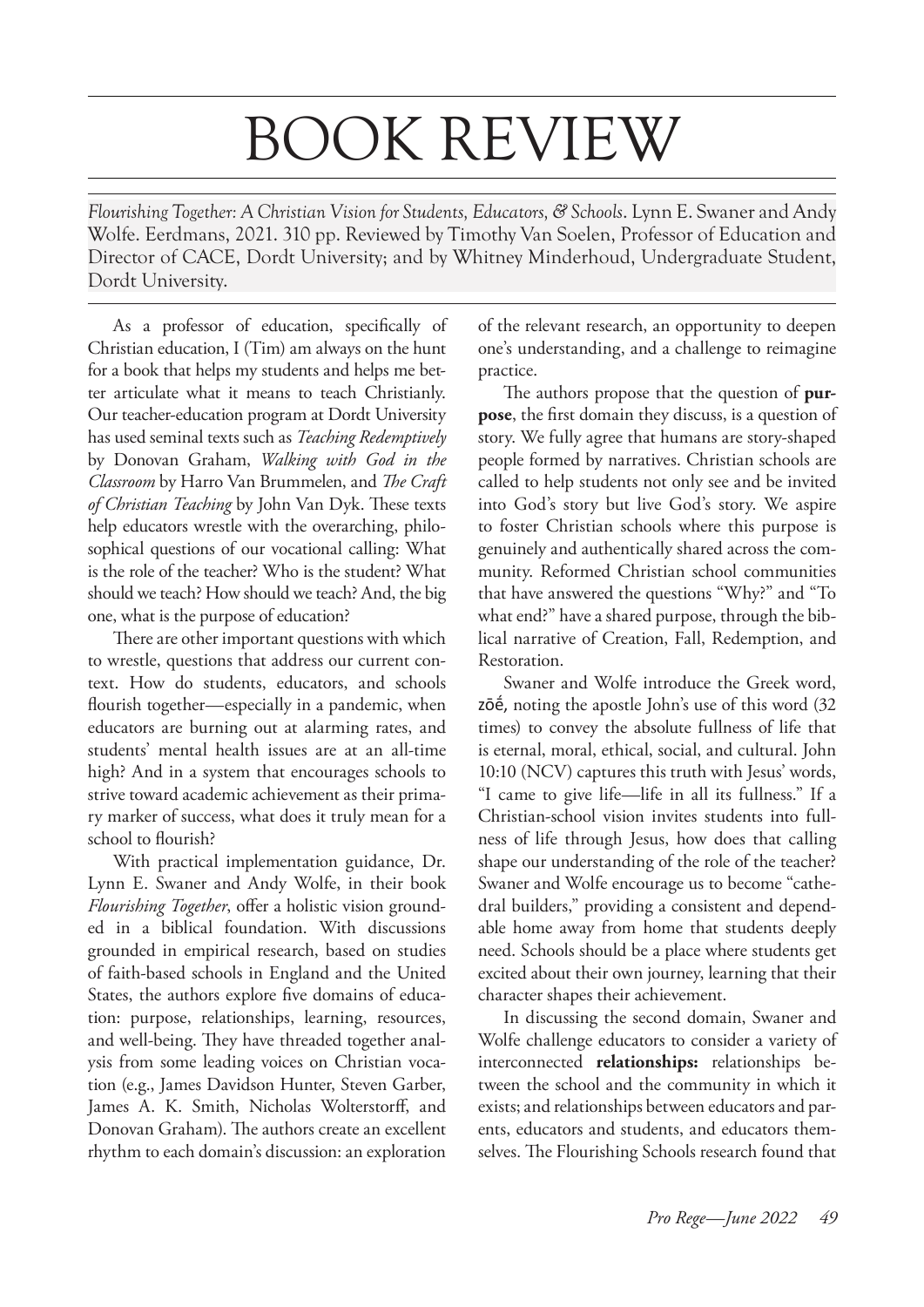collaboration between teachers correlated with positive outcomes for flourishing. This finding was no surprise, and we agree that social capital has been a critical part of the student-achievement equation for many years. Swaner and Wolfe challenge educators to take a deep dive into how we genuinely include people in a school's ecosystem, which includes students, parents, new teachers, community members, and peer institutions. How are we present in our communities? How do we invite and welcome the stranger, and how do we amalgamate with strangers so that they become members of our school community with us?

To encourage flourishing, we (via Swaner and Wolfe) encourage schools to ask questions such as, "Who is missing from our school?," "How do we genuinely value the contributions of every student?," and "How would things change (e.g., schedules, curricula) if we based decisions on whether students felt they belong and have value in God's diverse kingdom?"

Noting that the Biblical arc is relational—presupposing the crucial importance of the development of our relationship to God, humankind, and the entire creation—Swaner and Wolfe introduce the Greek word *meno* (to abide) to help us understand the ecology of a school system. A flourishing system fosters enduring, inclusive, and interdependent relationships, with practical ways for schools to practice hospitality, educators to encourage others, and students to have their voices heard.

Next, what is learned in school? How does **learning** take place? Domain three challenges educators to consider these two questions as fundamental to flourishing. Swaner and Wolfe share some *un-*learning that has to occur in order for students to make room for transformative learning. We agree that one can undoubtedly find remnants and residue of the industrial age, assembly-line approach to learning in our schools. Since every system is perfectly designed to get the results it gets, we will need to redesign our schools if we want quite different results.

Flourishing together within the context of **resources** is addressed in chapters 10-12. Here, Swander and Wolfe challenge schools to return to the "purpose domain," recognizing God's intent for His children to be caretakers of the Garden and

changing our mindset from scarcity to abundance. We agree that such a mindset shifts our thinking and our questions. Rather than wondering how we will find enough new families to fill our latest addition, we ask what new partnerships (e.g., community organizations, churches, other schools, businesses) could we bless with our new spaces. The encouragement is to reframe our relationship with our resources—from ownership to stewardship, responding to the biblical mandate to love our neighbor.

We aspire to create schools that recognize and respond to the cultural mandate (Genesis 1:26-28). When properly grasped, the cultural mandate casts an inspiring, joyful vision for human flourishing within God's created order. Flourishing schools ask what we can give to our communities. Flourishing educators know they have enough because of Christ's work within them. And flourishing students are given what they need to thrive, shaped by teachers and lessons that rightly order their desires.

**Well-being** is the last but not least domain identified by the authors. Before the COVID-19 pandemic, there was a growing recognition of the importance of well-being in schools. However, recent research has revealed its critical nature for flourishing. Feelings of isolation and adverse effects on the cognitive well-being of children and educators are being recognized by researchers. In a system that acknowledges concrete success indicators (e.g., GPAs, test scores, college acceptance rates), the priority of well-being can be easily side-lined.

We agree that healthy educators are critical for healthy students. The physical setting also affects well-being. As futurist Rex Miller states, flourishing schools recognize that the school itself is "an additional teacher." Buildings—including individual classrooms, communal learning spaces, playgrounds, natural lighting, air quality—need to be purposefully designed, mindful of student and educator well-being. Academic schedules are designed for students' well-being, versus students fitting into and working around academic schedules.

Swaner and Wolfe incorporate the powerful metaphor found in Paul's letter to the church of Corinth about "treasure contained in jars of clay." In the current context, many schools find themselves perplexed, persecuted, and struck down. But,